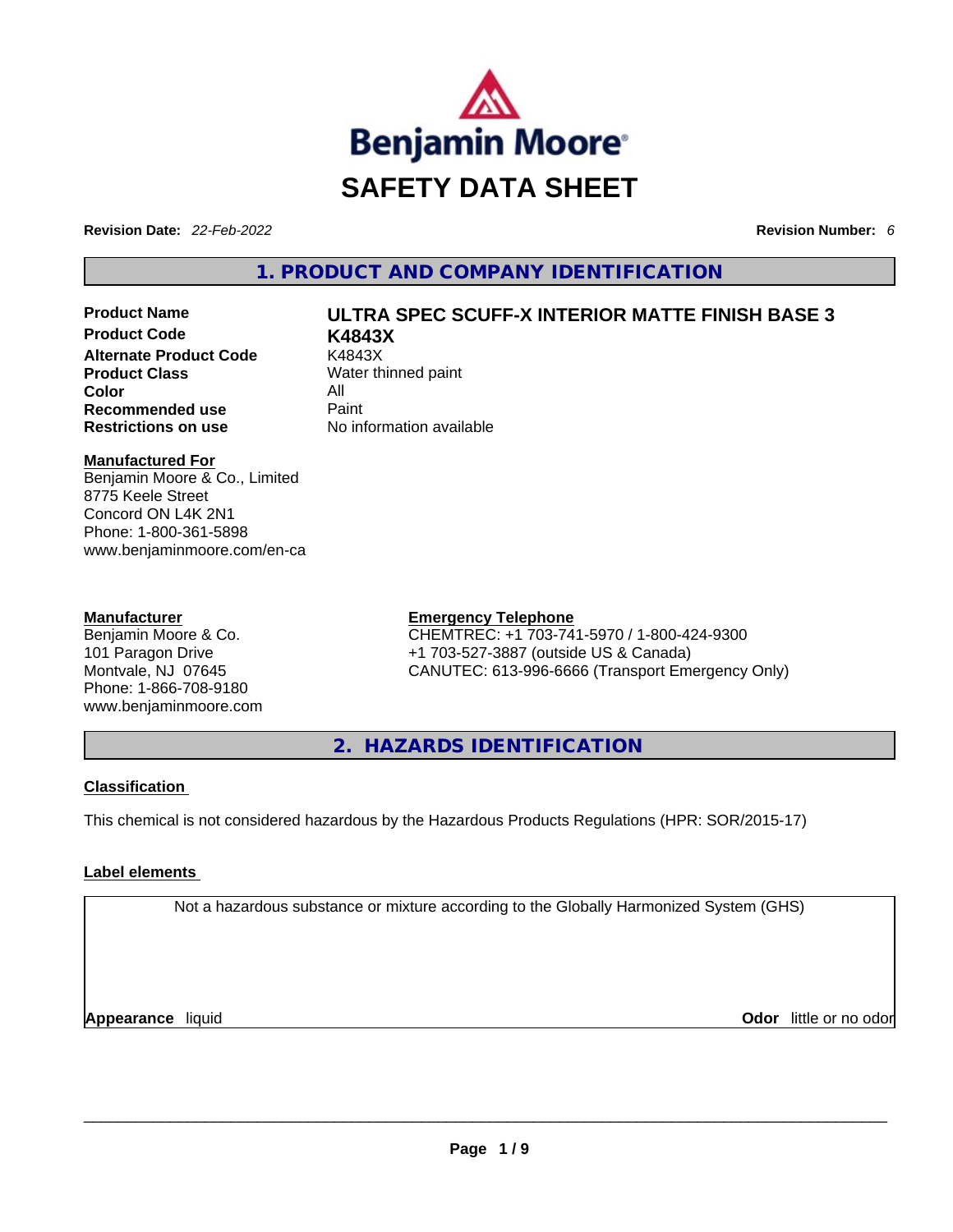#### **Other information**

No information available

 **WARNING:** This product contains isothiazolinone compounds at levels of <0.1%. These substances are biocides commonly found in most paints and a variety of personal care products as a preservative. Certain individuals may be sensitive or allergic to these substances, even at low levels.

# **3. COMPOSITION INFORMATION ON COMPONENTS**

| <b>Chemical name</b>                                                            | CAS No.    | Weight-%       | Hazardous Material<br>registry number<br>(HMIRA registry #) | Date HMIRA filed and<br>Information Review Act Idate exemption granted<br>(if applicable) |
|---------------------------------------------------------------------------------|------------|----------------|-------------------------------------------------------------|-------------------------------------------------------------------------------------------|
| Titanium dioxide                                                                | 13463-67-7 | $-5%$          |                                                             |                                                                                           |
| Propanoic acid, 2-methyl-,<br>monoester with<br>2,2,4-trimethyl-1,3-pentanediol | 25265-77-4 | $-5%$          |                                                             |                                                                                           |
| Sodium C14-C16 olefin<br>sulfonate                                              | 68439-57-6 | $0.25 - 0.5\%$ |                                                             |                                                                                           |

\*The exact percentage (concentration) of composition has been withheld as a trade secret

| 4. FIRST AID MEASURES                  |                                                                                                            |  |
|----------------------------------------|------------------------------------------------------------------------------------------------------------|--|
| <b>General Advice</b>                  | No hazards which require special first aid measures.                                                       |  |
| <b>Eye Contact</b>                     | Rinse thoroughly with plenty of water for at least 15<br>minutes and consult a physician.                  |  |
| <b>Skin Contact</b>                    | Wash off immediately with soap and plenty of water while<br>removing all contaminated clothes and shoes.   |  |
| <b>Inhalation</b>                      | Move to fresh air. If symptoms persist, call a physician.                                                  |  |
| Ingestion                              | Clean mouth with water and afterwards drink plenty of<br>water. Consult a physician if necessary.          |  |
| <b>Most Important Symptoms/Effects</b> | None known.                                                                                                |  |
| <b>Notes To Physician</b>              | Treat symptomatically.                                                                                     |  |
| 5. FIRE-FIGHTING MEASURES              |                                                                                                            |  |
| <b>Suitable Extinguishing Media</b>    | Use extinguishing measures that are appropriate to local<br>circumstances and the surrounding environment. |  |

**Protective equipment and precautions for firefighters** As in any fire, wear self-contained breathing apparatus

pressure-demand, MSHA/NIOSH (approved or equivalent) and full protective gear. \_\_\_\_\_\_\_\_\_\_\_\_\_\_\_\_\_\_\_\_\_\_\_\_\_\_\_\_\_\_\_\_\_\_\_\_\_\_\_\_\_\_\_\_\_\_\_\_\_\_\_\_\_\_\_\_\_\_\_\_\_\_\_\_\_\_\_\_\_\_\_\_\_\_\_\_\_\_\_\_\_\_\_\_\_\_\_\_\_\_\_\_\_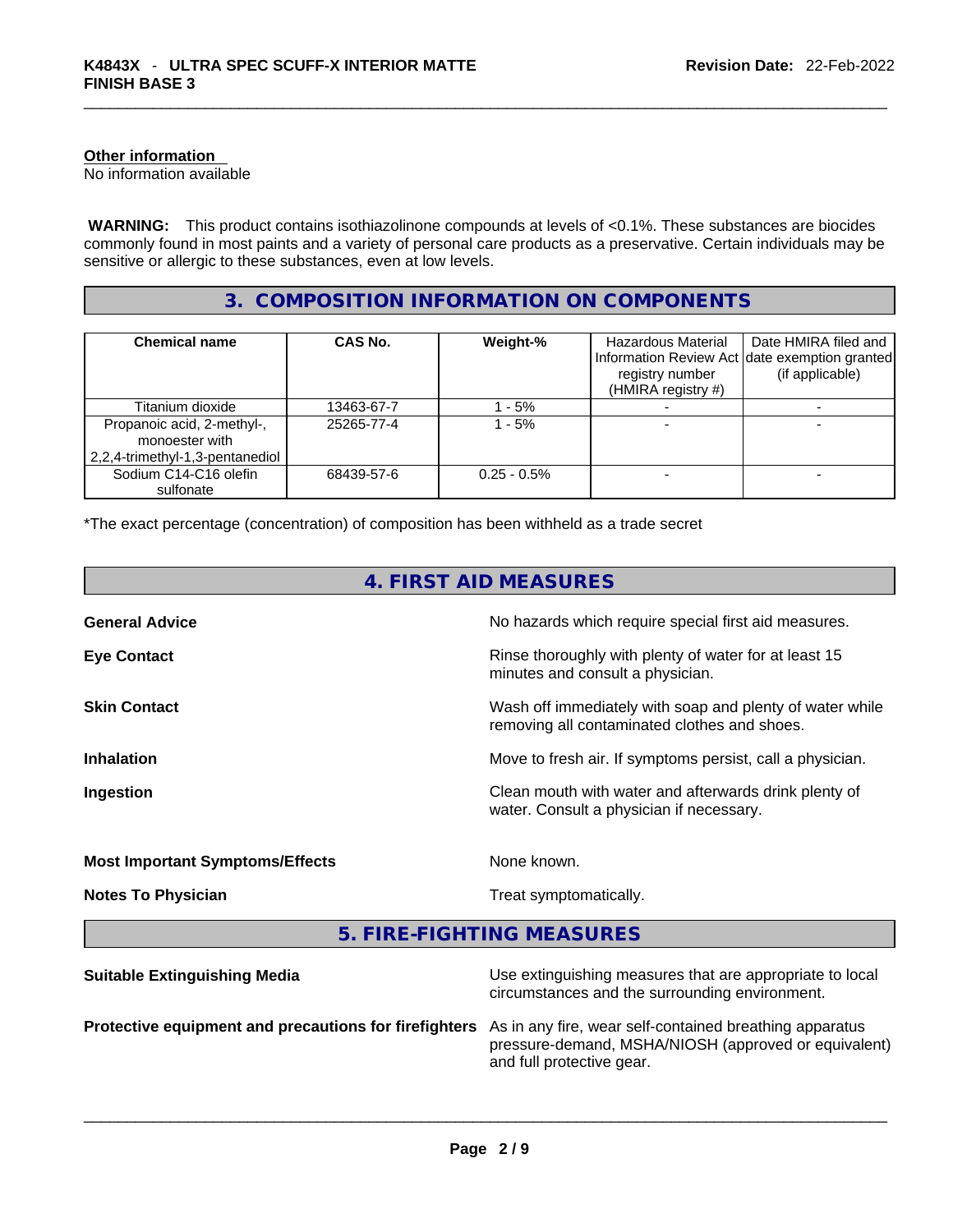| <b>Specific Hazards Arising From The Chemical</b>                                                                     | Closed containers may rupture if exposed to fire or<br>extreme heat. |  |  |
|-----------------------------------------------------------------------------------------------------------------------|----------------------------------------------------------------------|--|--|
| Sensitivity to mechanical impact                                                                                      | No.                                                                  |  |  |
| Sensitivity to static discharge                                                                                       | No                                                                   |  |  |
| <b>Flash Point Data</b><br>Flash point (°F)<br>Flash Point (°C)<br><b>Method</b><br><b>Flammability Limits In Air</b> | Not applicable<br>Not applicable<br>Not applicable                   |  |  |
| Lower flammability limit:<br><b>Upper flammability limit:</b>                                                         | Not applicable<br>Not applicable                                     |  |  |
| Flammability: 0<br><b>NFPA</b><br>Health: 1                                                                           | <b>Instability: 0</b><br><b>Special: Not Applicable</b>              |  |  |
| <b>NFPA Legend</b><br>0 - Not Hazardous<br>1 - Slightly                                                               |                                                                      |  |  |

- 2 Moderate
- 3 High
- 4 Severe

*The ratings assigned are only suggested ratings, the contractor/employer has ultimate responsibilities for NFPA ratings where this system is used.* 

*Additional information regarding the NFPA rating system is available from the National Fire Protection Agency (NFPA) at www.nfpa.org.* 

# **6. ACCIDENTAL RELEASE MEASURES**

| <b>Personal Precautions</b>      | Avoid contact with skin, eyes and clothing. Ensure<br>adequate ventilation.                          |
|----------------------------------|------------------------------------------------------------------------------------------------------|
| <b>Other Information</b>         | Prevent further leakage or spillage if safe to do so.                                                |
| <b>Environmental precautions</b> | See Section 12 for additional Ecological Information.                                                |
| <b>Methods for Cleaning Up</b>   | Soak up with inert absorbent material. Sweep up and<br>shovel into suitable containers for disposal. |

# **7. HANDLING AND STORAGE**

| <b>Handling</b>               | Avoid contact with skin, eyes and clothing. Avoid breathing<br>vapors, spray mists or sanding dust. In case of insufficient<br>ventilation, wear suitable respiratory equipment. |
|-------------------------------|----------------------------------------------------------------------------------------------------------------------------------------------------------------------------------|
| <b>Storage</b>                | Keep container tightly closed. Keep out of the reach of<br>children.                                                                                                             |
| <b>Incompatible Materials</b> | No information available                                                                                                                                                         |

 $\_$  ,  $\_$  ,  $\_$  ,  $\_$  ,  $\_$  ,  $\_$  ,  $\_$  ,  $\_$  ,  $\_$  ,  $\_$  ,  $\_$  ,  $\_$  ,  $\_$  ,  $\_$  ,  $\_$  ,  $\_$  ,  $\_$  ,  $\_$  ,  $\_$  ,  $\_$  ,  $\_$  ,  $\_$  ,  $\_$  ,  $\_$  ,  $\_$  ,  $\_$  ,  $\_$  ,  $\_$  ,  $\_$  ,  $\_$  ,  $\_$  ,  $\_$  ,  $\_$  ,  $\_$  ,  $\_$  ,  $\_$  ,  $\_$  ,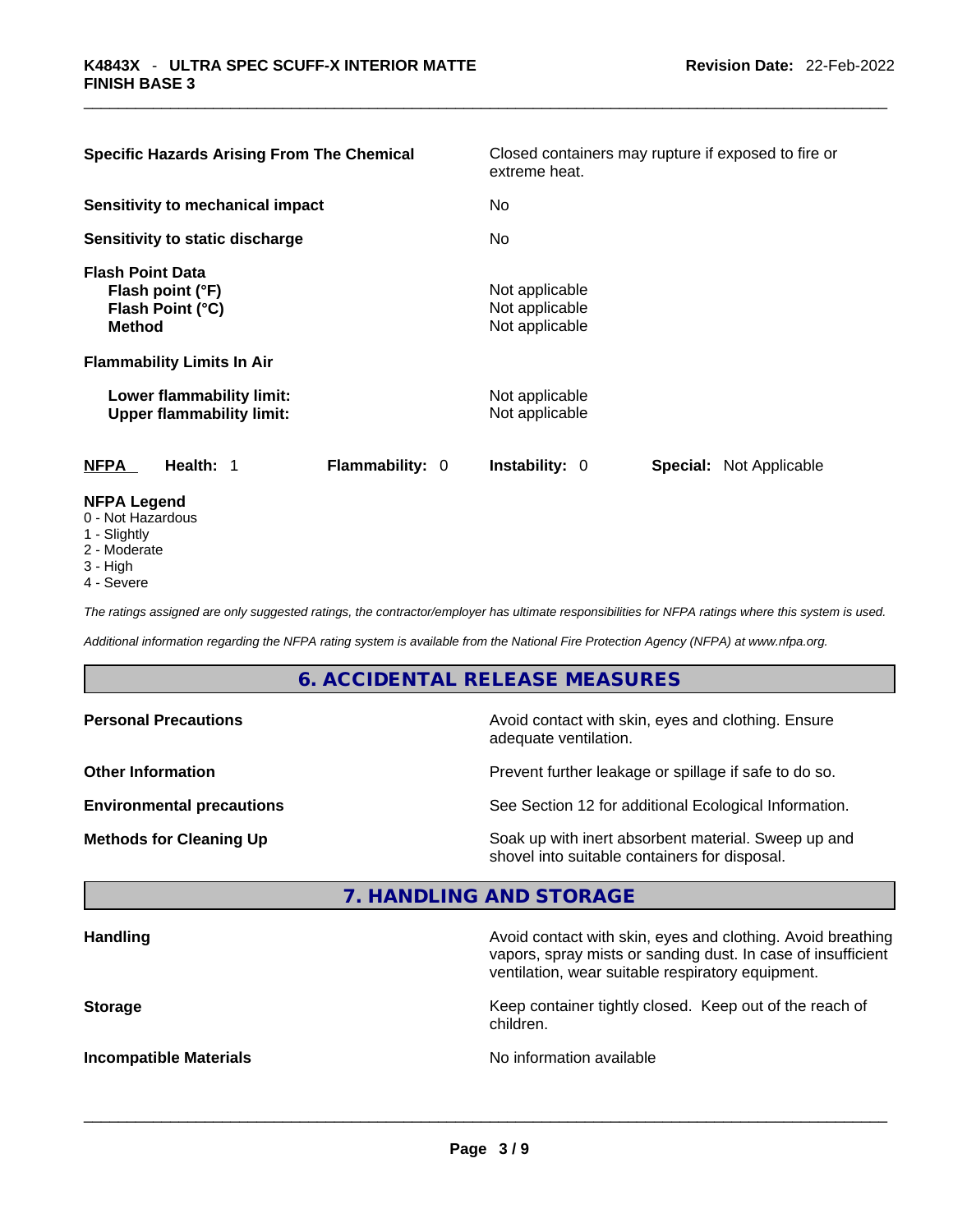# **8. EXPOSURE CONTROLS/PERSONAL PROTECTION**

### **Exposure Limits**

| Chemical name    | ACGIH TLV                | Alberta                                    | <b>British Columbia</b>                                           | Ontario                             | Quebec                                   |
|------------------|--------------------------|--------------------------------------------|-------------------------------------------------------------------|-------------------------------------|------------------------------------------|
| Titanium dioxide | TWA: $10 \text{ ma/m}^3$ | <b>TWA</b><br>$^{\circ}$ 0 ma/m $^{\circ}$ | <b>TWA</b><br>$10 \text{ ma/m}^3$ -<br>TWA<br>ma/m <sup>3</sup> د | <b>TWA</b><br>$10 \text{ ma/m}^3$ - | <b>TWAEV</b><br>10 mg/m <sup>3</sup> - . |

**Legend**

ACGIH - American Conference of Governmental Industrial Hygienists Alberta - Alberta Occupational Exposure Limits British Columbia - British Columbia Occupational Exposure Limits Ontario - Ontario Occupational Exposure Limits Quebec - Quebec Occupational Exposure Limits N/E - Not established

# **Personal Protective Equipment**<br>**Eye/Face Protection**

**Engineering Measures Ensure** Ensure adequate ventilation, especially in confined areas.

Safety glasses with side-shields. **Skin Protection Protection Protective gloves and impervious clothing. Respiratory Protection In case of insufficient ventilation wear suitable respiratory** equipment.

**Hygiene Measures Avoid contact with skin, eyes and clothing. Remove and Avoid contact with skin, eyes and clothing. Remove and** wash contaminated clothing before re-use. Wash thoroughly after handling.

# **9. PHYSICAL AND CHEMICAL PROPERTIES**

**Appearance** liquid **Odor Odor Odor little or no odor Odor Threshold** No information available **Density (lbs/gal)** 8.75 - 8.85 **Specific Gravity** 1.05 - 1.07 **pH pH 1 Viscosity (cps) Viscosity (cps) No information available Solubility(ies)** No information available **Water solubility Water solubility No information available Evaporation Rate No information available No information available Vapor pressure No information available No information available Vapor density**<br> **We Solids**<br>
We Solids
25 - 45 Wt. % Solids **Vol. % Solids** 35 - 45 **Wt. % Volatiles** 55 - 65 **Vol. % Volatiles VOC Regulatory Limit (g/L)** < 100 **Boiling Point (°F)** 212 **Boiling Point (°C)** 100 **Freezing point (°F)** 32 **Freezing Point (°C)** 0 **Flash point (°F)** Not applicable

**Flash Point (°C)**  $\qquad \qquad$  Not applicable  $\qquad \qquad$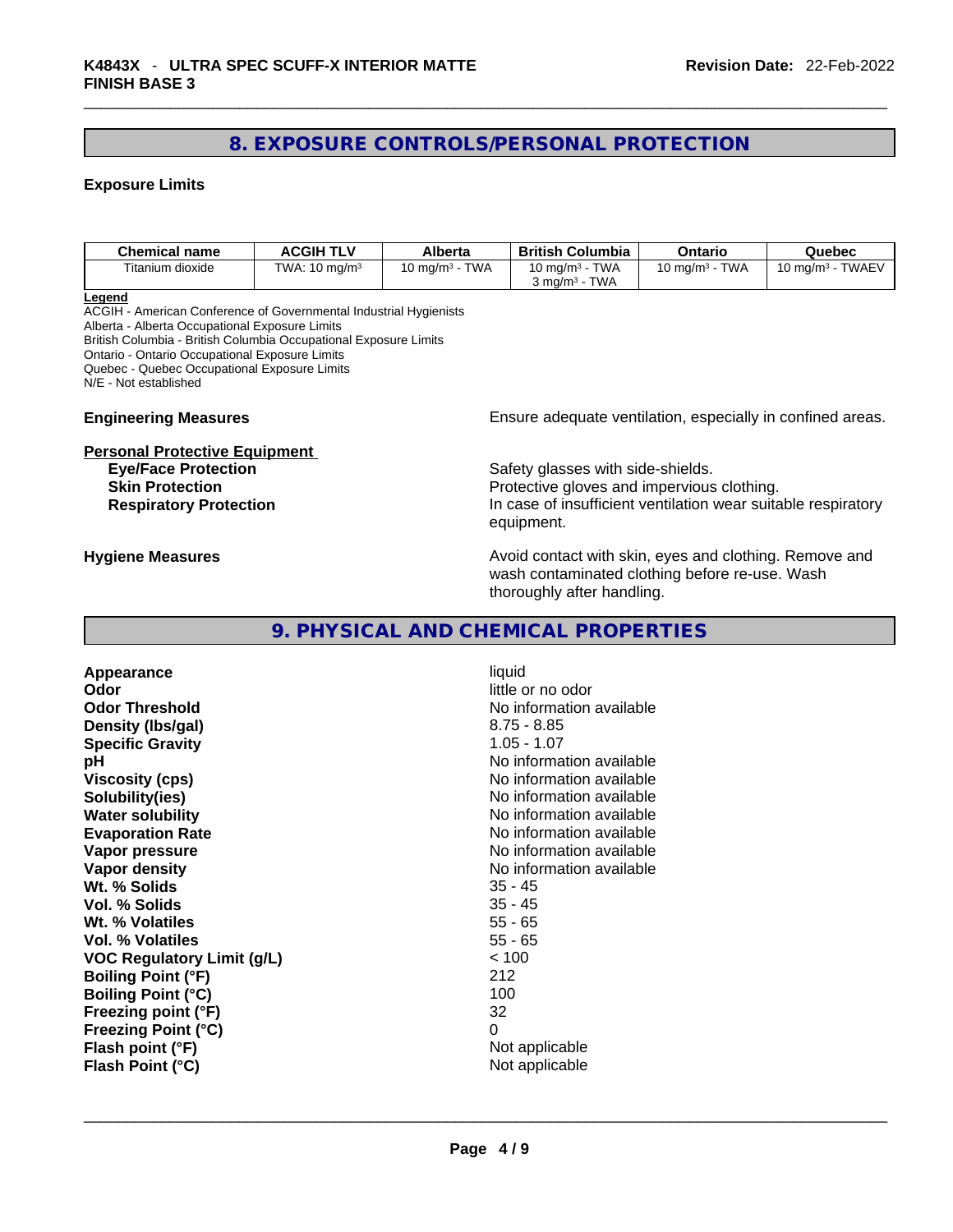**Method**<br> **Plammability (solid, gas)**<br> **Plammability (solid, gas)**<br> **Not applicable Flammability (solid, gas)**<br> **Upper flammability limit:** Not applicable Not applicable **Upper flammability limit: Lower flammability limit:** Not applicable **Autoignition Temperature (°F)** No information available **Autoignition Temperature (°C)** No information available **Decomposition Temperature (°F)** No information available **Decomposition Temperature (°C)**<br> **Partition coefficient**<br> **Partition coefficient**<br> **No** information available

**No information available** 

# **10. STABILITY AND REACTIVITY**

| <b>Reactivity</b>                         | Not Applicable                           |
|-------------------------------------------|------------------------------------------|
| <b>Chemical Stability</b>                 | Stable under normal conditions.          |
| <b>Conditions to avoid</b>                | Prevent from freezing.                   |
| <b>Incompatible Materials</b>             | No materials to be especially mentioned. |
| <b>Hazardous Decomposition Products</b>   | None under normal use.                   |
| <b>Possibility of hazardous reactions</b> | None under normal conditions of use.     |

# **11. TOXICOLOGICAL INFORMATION**

| <b>Product Information</b>               |  |
|------------------------------------------|--|
| Information on likely routes of exposure |  |

**Acute Toxicity** 

**Principal Routes of Exposure Exposure** Eye contact, skin contact and inhalation.

**Product Information Information No information available** 

#### **<u>Symptoms related to the physical, chemical and toxicological characteristics</u>**

| <b>Symptoms</b> | No information available                                                                   |
|-----------------|--------------------------------------------------------------------------------------------|
|                 | Delayed and immediate effects as well as chronic effects from short and long-term exposure |

# **Eye contact Exercise Solution May cause slight irritation Skin contact Substance may cause slight skin irritation. Prolonged or** Substance may cause slight skin irritation. Prolonged or repeated contact may dry skin and cause irritation. **Inhalation** May cause irritation of respiratory tract. Ingestion may cause gastrointestinal irritation, nausea, vomiting and diarrhea. **Sensitization No information available. No information available. Neurological Effects** No information available. **Mutagenic Effects No information available. Reproductive Effects No information available. Developmental Effects** No information available. \_\_\_\_\_\_\_\_\_\_\_\_\_\_\_\_\_\_\_\_\_\_\_\_\_\_\_\_\_\_\_\_\_\_\_\_\_\_\_\_\_\_\_\_\_\_\_\_\_\_\_\_\_\_\_\_\_\_\_\_\_\_\_\_\_\_\_\_\_\_\_\_\_\_\_\_\_\_\_\_\_\_\_\_\_\_\_\_\_\_\_\_\_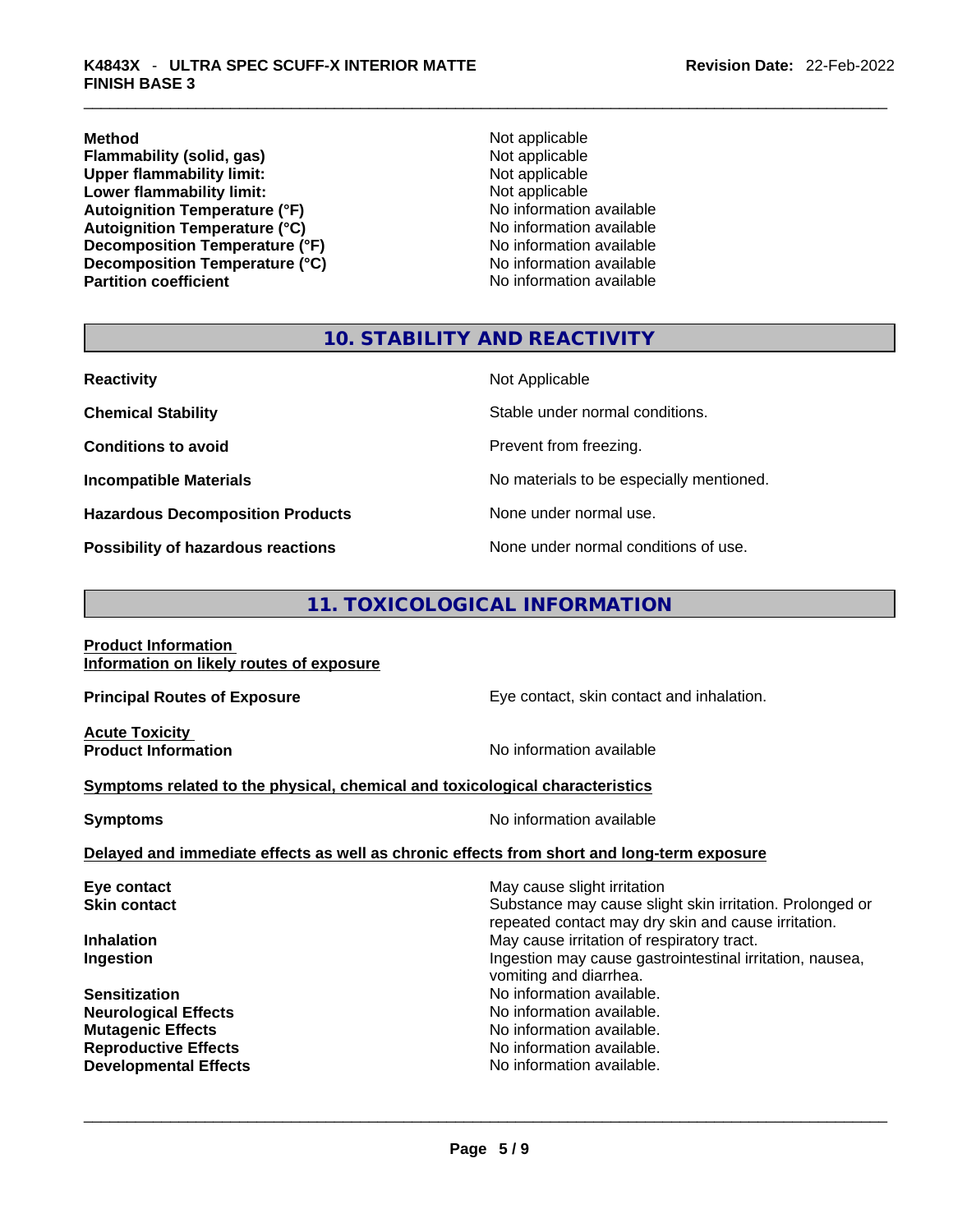#### **Target organ effects**<br> **STOT - single exposure**<br>
STOT - single exposure<br>
No information available. **STOT -** single exposure<br> **STOT -** repeated exposure<br> **STOT -** repeated exposure<br> **No** information available. **STOT** - repeated exposure **Other adverse effects No information available.** No information available. **Aspiration Hazard**  No information available.

**Numerical measures of toxicity**

**The following values are calculated based on chapter 3.1 of the GHS document**

| ATEmix (oral)                        | 94048 mg/kg  |
|--------------------------------------|--------------|
| <b>ATEmix (dermal)</b>               | 668330 mg/kg |
| <b>ATEmix (inhalation-dust/mist)</b> | 452.8 mg/L   |

#### **Component Information**

| Chemical name                                                                                 | Oral LD50             | Dermal LD50              | Inhalation LC50       |
|-----------------------------------------------------------------------------------------------|-----------------------|--------------------------|-----------------------|
| Titanium dioxide<br>13463-67-7                                                                | $> 10000$ mg/kg (Rat) | $\overline{\phantom{0}}$ |                       |
| Propanoic acid, 2-methyl-,<br>monoester with<br>2,2,4-trimethyl-1,3-pentanediol<br>25265-77-4 | $= 3200$ mg/kg (Rat)  | > 15200 mg/kg (Rat)      |                       |
| Sodium C14-C16 olefin sulfonate<br>68439-57-6                                                 | $= 2220$ mg/kg (Rat)  | $> 740$ mg/kg (Rabbit)   | $> 52$ mg/L (Rat) 4 h |

#### **Chronic Toxicity**

#### **Carcinogenicity**

*The information below indicates whether each agency has listed any ingredient as a carcinogen:.* 

| <b>Chemical name</b> | IARC                                  | <b>NTP</b> |
|----------------------|---------------------------------------|------------|
|                      | $2B -$<br>- Possible Human Carcinogen |            |
| 'Titanium dioxide    |                                       |            |

• Although IARC has classified titanium dioxide as possibly carcinogenic to humans (2B), their summary concludes: "No significant exposure to titanium dioxide is thought to occur during the use of products in which titanium dioxide is bound to other materials, such as paint."

#### **Legend**

IARC - International Agency for Research on Cancer NTP - National Toxicity Program OSHA - Occupational Safety & Health Administration

**12. ECOLOGICAL INFORMATION** 

### **Ecotoxicity Effects**

The environmental impact of this product has not been fully investigated.

### **Product Information**

#### **Acute Toxicity to Fish**

No information available \_\_\_\_\_\_\_\_\_\_\_\_\_\_\_\_\_\_\_\_\_\_\_\_\_\_\_\_\_\_\_\_\_\_\_\_\_\_\_\_\_\_\_\_\_\_\_\_\_\_\_\_\_\_\_\_\_\_\_\_\_\_\_\_\_\_\_\_\_\_\_\_\_\_\_\_\_\_\_\_\_\_\_\_\_\_\_\_\_\_\_\_\_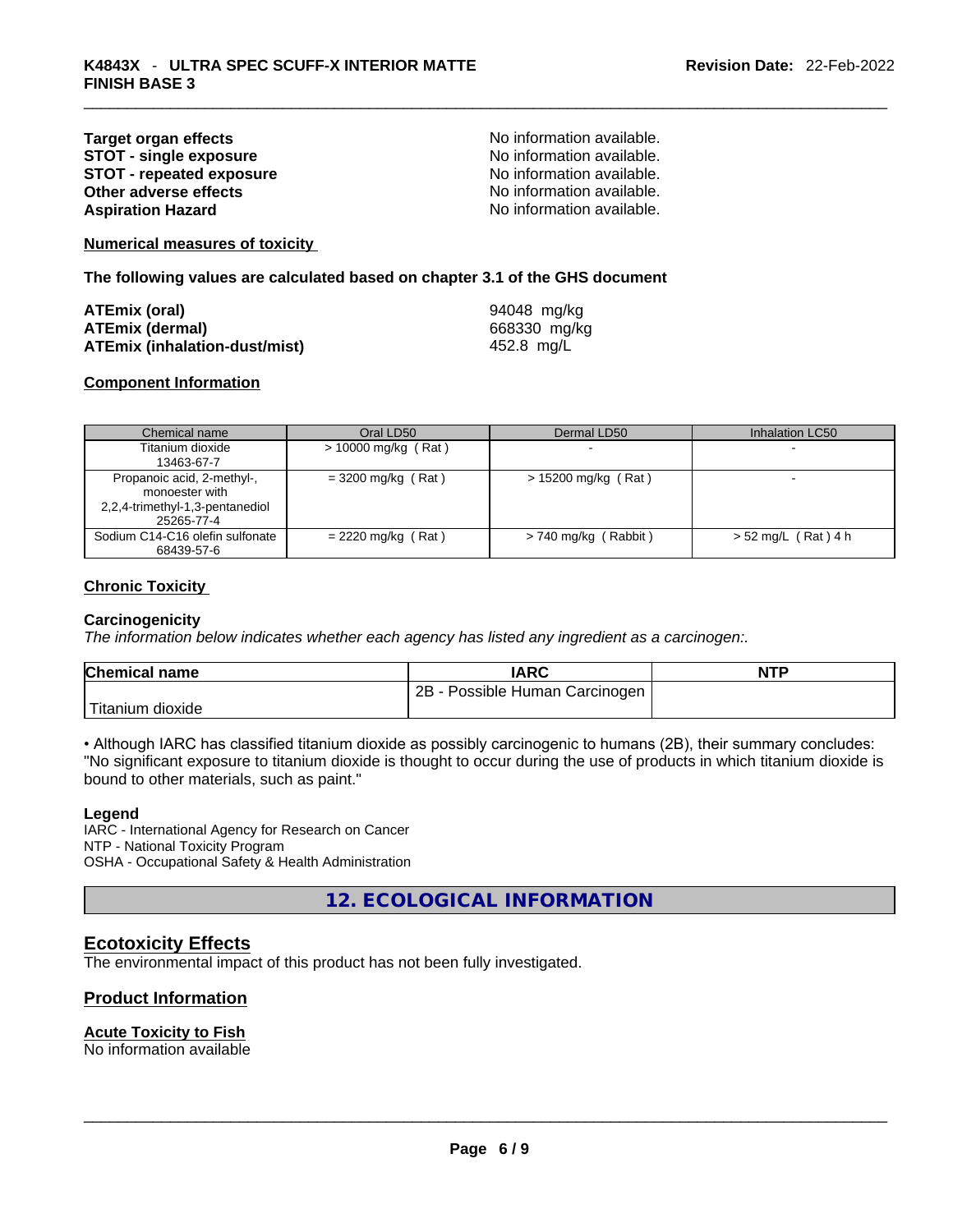#### **Acute Toxicity to Aquatic Invertebrates**

No information available

#### **Acute Toxicity to Aquatic Plants**

No information available

#### **Persistence / Degradability**

No information available.

#### **Bioaccumulation**

There is no data for this product.

#### **Mobility in Environmental Media**

No information available.

#### **Ozone**

No information available

#### **Component Information**

#### **Acute Toxicity to Fish**

Titanium dioxide  $LC50:$  > 1000 mg/L (Fathead Minnow - 96 hr.)

# **Acute Toxicity to Aquatic Invertebrates**

No information available

#### **Acute Toxicity to Aquatic Plants**

No information available

**13. DISPOSAL CONSIDERATIONS** 

**Waste Disposal Method** Dispose of in accordance with federal, state, provincial, and local regulations. Local requirements may vary, consult your sanitation department or state-designated environmental protection agency for more disposal options.

# **14. TRANSPORT INFORMATION**

**TDG** Not regulated

**ICAO / IATA** Not regulated \_\_\_\_\_\_\_\_\_\_\_\_\_\_\_\_\_\_\_\_\_\_\_\_\_\_\_\_\_\_\_\_\_\_\_\_\_\_\_\_\_\_\_\_\_\_\_\_\_\_\_\_\_\_\_\_\_\_\_\_\_\_\_\_\_\_\_\_\_\_\_\_\_\_\_\_\_\_\_\_\_\_\_\_\_\_\_\_\_\_\_\_\_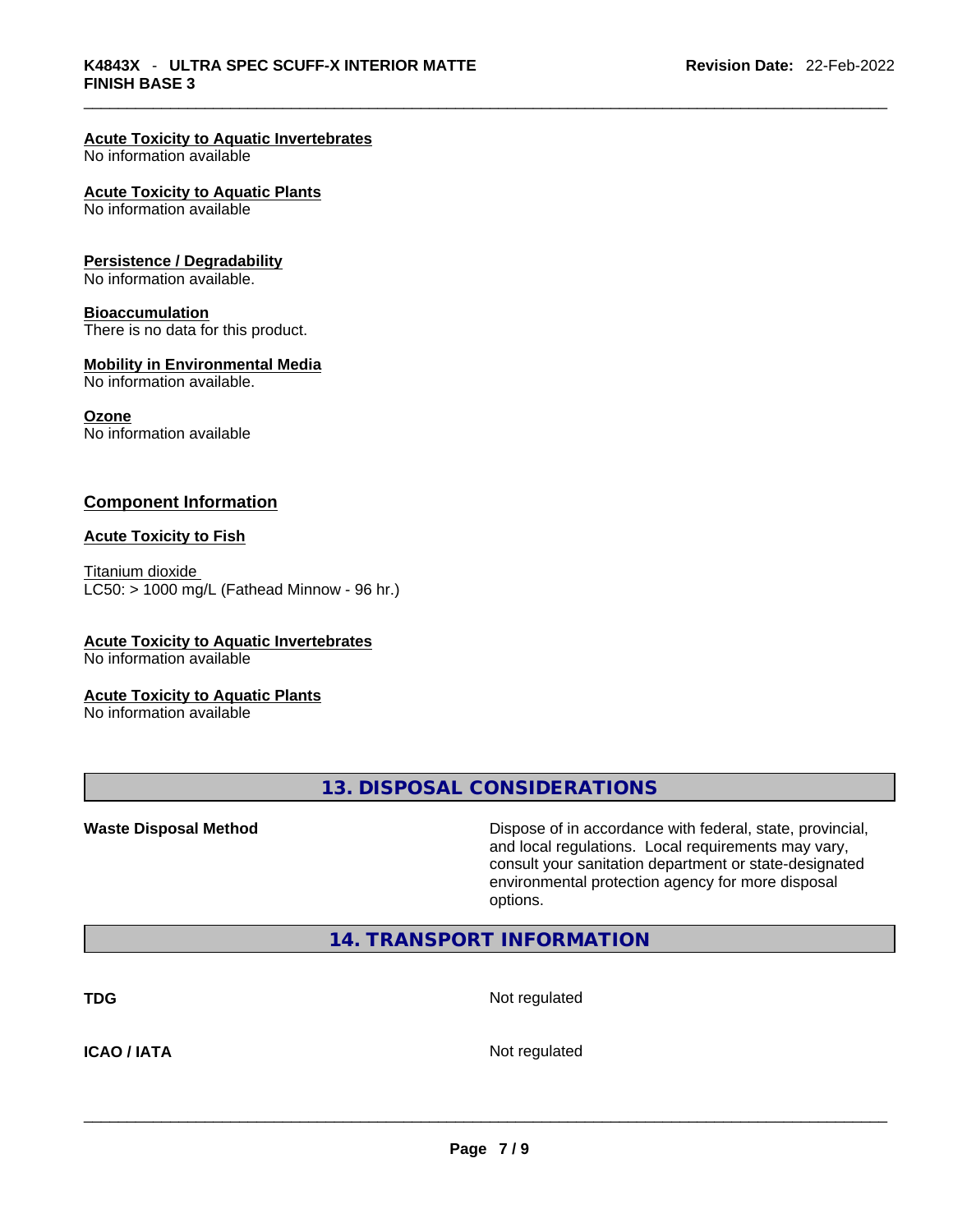**IMDG / IMO** Not regulated

# **15. REGULATORY INFORMATION**

# **International Inventories**

| <b>TSCA: United States</b> | Yes - All components are listed or exempt. |
|----------------------------|--------------------------------------------|
| <b>DSL: Canada</b>         | Yes - All components are listed or exempt. |

# **National Pollutant Release Inventory (NPRI)**

#### **NPRI Parts 1- 4**

This product contains the following Parts 1-4 NPRI chemicals:

*None*

#### **NPRI Part 5**

This product contains the following NPRI Part 5 Chemicals:

*None*

#### **WHMIS Regulatory Status**

This product has been classified in accordance with the hazard criteria of the Hazardous Products Regulations (HPR) and the SDS contains all the information required by the HPR.

| <b>16. OTHER INFORMATION</b> |           |                                                                            |                      |                                                                                                                                               |  |
|------------------------------|-----------|----------------------------------------------------------------------------|----------------------|-----------------------------------------------------------------------------------------------------------------------------------------------|--|
|                              |           |                                                                            |                      |                                                                                                                                               |  |
| HMIS -                       | Health: 1 | <b>Flammability: 0</b>                                                     | <b>Reactivity: 0</b> | $PPE: -$                                                                                                                                      |  |
|                              |           |                                                                            |                      |                                                                                                                                               |  |
| <b>HMIS Legend</b>           |           |                                                                            |                      |                                                                                                                                               |  |
| 0 - Minimal Hazard           |           |                                                                            |                      |                                                                                                                                               |  |
| 1 - Slight Hazard            |           |                                                                            |                      |                                                                                                                                               |  |
| 2 - Moderate Hazard          |           |                                                                            |                      |                                                                                                                                               |  |
| 3 - Serious Hazard           |           |                                                                            |                      |                                                                                                                                               |  |
| 4 - Severe Hazard            |           |                                                                            |                      |                                                                                                                                               |  |
| * - Chronic Hazard           |           |                                                                            |                      |                                                                                                                                               |  |
|                              |           | X - Consult your supervisor or S.O.P. for "Special" handling instructions. |                      |                                                                                                                                               |  |
|                              |           |                                                                            |                      | Note: The PPE rating has intentionally been left blank. Choose appropriate PPE that will protect employees from the hazards the material will |  |

*present under the actual normal conditions of use.* 

*Caution: HMISÒ ratings are based on a 0-4 rating scale, with 0 representing minimal hazards or risks, and 4 representing significant hazards or risks. Although HMISÒ ratings are not required on MSDSs under 29 CFR 1910.1200, the preparer, has chosen to provide them. HMISÒ ratings are to be used only in conjunction with a fully implemented HMISÒ program by workers who have received appropriate HMISÒ training. HMISÒ is a registered trade and service mark of the NPCA. HMISÒ materials may be purchased exclusively from J. J. Keller (800) 327-6868.* 

 **WARNING!** If you scrape, sand, or remove old paint, you may release lead dust. LEAD IS TOXIC. EXPOSURE TO LEAD DUST CAN CAUSE SERIOUS ILLNESS, SUCH AS BRAIN DAMAGE, ESPECIALLY IN CHILDREN. PREGNANT WOMEN SHOULD ALSO AVOID EXPOSURE.Wear a NIOSH approved respirator to control lead

 $\_$  ,  $\_$  ,  $\_$  ,  $\_$  ,  $\_$  ,  $\_$  ,  $\_$  ,  $\_$  ,  $\_$  ,  $\_$  ,  $\_$  ,  $\_$  ,  $\_$  ,  $\_$  ,  $\_$  ,  $\_$  ,  $\_$  ,  $\_$  ,  $\_$  ,  $\_$  ,  $\_$  ,  $\_$  ,  $\_$  ,  $\_$  ,  $\_$  ,  $\_$  ,  $\_$  ,  $\_$  ,  $\_$  ,  $\_$  ,  $\_$  ,  $\_$  ,  $\_$  ,  $\_$  ,  $\_$  ,  $\_$  ,  $\_$  ,